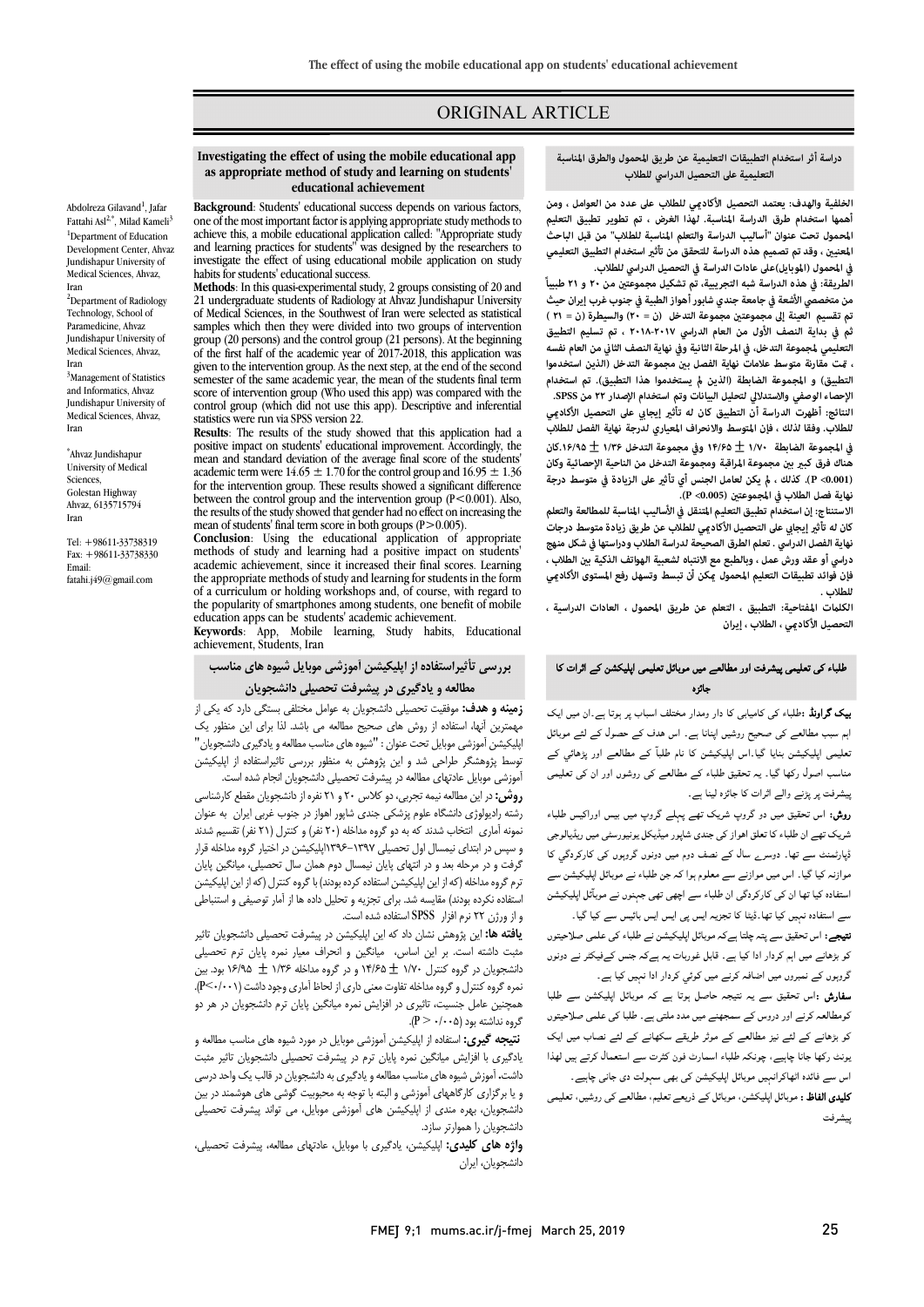#### **INTRODUCTION**

 Students' success depends on a variety of factors, among which, there are the universities, educational equipment and teaching aids, faculty members, appropriate books and, most and research departments of universities, academic progress of students is considered as the most important criterion for determining their academic success, and also the average of their final term score is usually considered as another  $a$ cademic failure is due to some factors such as university of education, low intelligence, lack of facilities, etc. But they do not pay attention to learning the habits and proper study skills that can play an effective role in their academic also suffer from poor academic skills due to the lack of proper study skills (3). Over the past few years, various studies have been carried out on the status of habits and skills of framan medical students, and sometimes these habits were<br>considered to be moderate or inappropriate (3-14). Gilavand also confirmed this result in a study recently has been conducted (1). Other studies have shown that successful students, in contrast to unsuccessful students, are trying to mid more enective ways for studying and learning. (12)<br>Today, new communication styles and new spaces are available to make the learning process be effective out of the classroom as well. Students are driven by self-learning using ICT, to make their learning be generally improved (15). One of the communication includes which is popular among the researchers in the field of learning is smartphone learning and apps installed on them  $(16)$ . It is a type of distant learning that takes place in many situations with social interaction and content via individual electronic devices. words, the various capabilities of smartphones reduce the flexibility of learning environment and make it more flexible (17-18). Today's educational systems around the world have a strong need to use ICT to provide students with learning the process of learning, the importance of using smartphones have become one of the new theoretical and research fields in education (20-21). The effective learning of techniques makes learners find better habits and the effective learning will help them improve their study skills (3). Sometimes students may spend a lot of time studying; they are unaware of knowing the reading skills and understanding what they are reading. Students benefit<br>from appropriate study habits plays an important role in their educational performance and academic achievement. The researchers of this study, reviewing previous research and knowledge of the status of studying habits of students entitled "Appropriate Methods of Studying Students and Studying Their Habits" in Persian language. Therefore, this study was conducted to investigate the effect of using mobile educational application on study habits in student's importantly, proper habits and skills (1). In the educational important criterion (2). Most students often feel their achievement. Accordingly, students with specific talents may of Iranian medical students, and sometimes these habits were find more effective ways for studying and learning. (12) of the communication methods which is popular among the These learning tools can move along with learners. In other conditions (19). Due to its availability and its ease of use in attitudes, also more motivation and interest, so in this way and understanding what they are reading. Students' benefit in Iranian medical universities, has designed a program academic achievement.

### **METHODS**

 In this semi experimental study, 2 groups consisting of 20 and 21 undergraduate radiology students from Ahvaz Jundishapur University of Medical Sciences, in the They were divided into two groups: the intervention (22 participants) and the control group (21 participants). The increase in the mean score at the end of the students' first semester was considered as the criterion of their academic project No. 960437 of the National Center for Medical Education Research, Ministry of Health and Medical Education, Tehran, Iran. (NASR). The researcher, by reviewing previous research and knowledge of the status of universities, designed a training application entitled "Appropriate study and learning methods for students according to the status of their study habits" in Persian. This application included 9 sections: the introduction, the<br>standard method and standard for measuring students' habits, the study status of study habits among students of Iranian medical universities, the 8-step process of learning without forgetting Harvard University (abstract), the University (Descriptive), Time Management Skills and Golden Notes How to study at night test, study health, supplementary recommendations are effective ways to study and learn, and resources. This app is free of charge and Magnet" (A portion of the internal images of this application are displayed). The statistical population of this study included all undergraduate students working in radiology at Jundishapur University of Medical Sciences in southwest of fiant. The sampling memod was based on<br>simple random. To conduct this research, in the beginning of the first semester of the 2017-2018 academic year, the groups consisting of 20 and 21 radiology students divided into two groups of intervention (20 persons) and control app for free through Internet cafes market, Iran Epps and Mint. And the control group did not use the app and they normally chose their own study. In order to prevent the students from communicating with each other, the from the students of two different academic years. So, the students that were selected as the control group were in the first semester of year 2018, while the intervention of the year 2017. A series of incentives was also considered for student to encourage them to use the educational content of the application. In the next stage and at the end of the second half of the year, the average application) was compared to the control group (who did not use the application). Descriptive statistics (mean and standard deviation) and inferential statistics (independent t-test) were used for data analysis and SPSS version 22 Southwest of Iran were selected as the statistical sample. achievement. This research is in line with the research students' study habits of Iran's medical sciences application included 9 sections: the introduction, the process of 8-step learning without forgetting Harvard in Iran and is accessible by the cafe markets as "Iran Epps Southwest of Iran. The sampling method was based on (21 persons). The intervention group was asked to use the intervention group and the control group were selected group were the students entering the second semester score of the intervention group (who used the was used.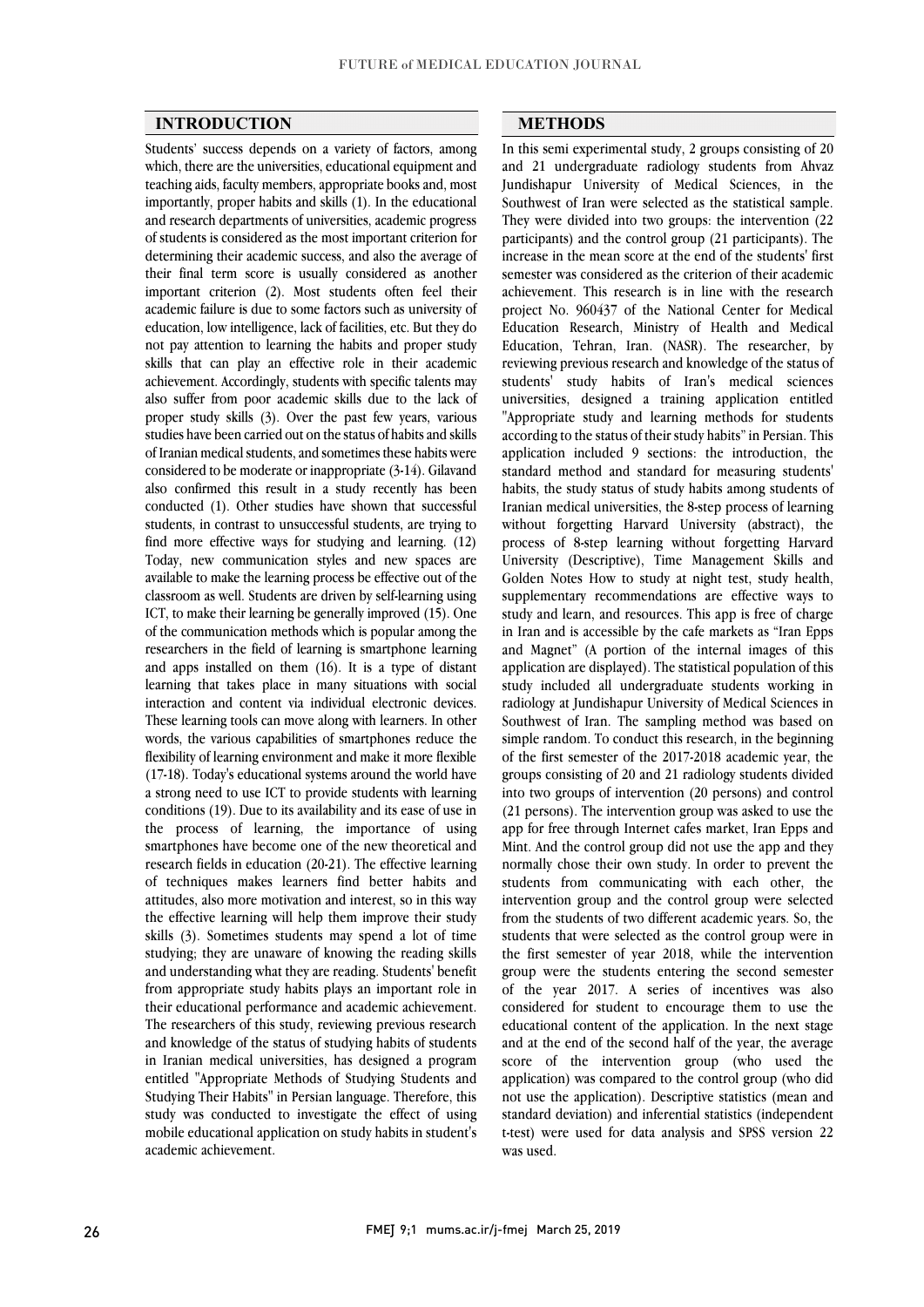$\overline{\phantom{0}}$ 

### **RESULTS**

The study showed that this app had a positive effect on students' academic achievement, and the average scores of the graduated students in the intervention group increased. According to Table 1, the mean and standard deviation of the scores at the end of the semester in control group was  $14.65 \pm 1.7$ , and the mean and standard deviation of the scores at the end of the semester in the intervention  $\mu$  was 10.99  $\pm$  1.90. There was a significant differential between the control group and the intervention group (P  $\overline{a}$ (considered as their index of academic achievement) have group was  $16.95 \pm 1.36$ . There was a significant difference  $< 0.001$ .

 Also, according to Table 2, the gender factor had no effect on increasing the mean score of the students' end-term in both  $\overline{a}$ the control and intervention groups  $(P>0.005)$ .

### **DISCUSSION**

 Studying and learning styles are factors that can affect academic achievement of students, hence, it is considered as<br>one of the differences between successful and unsuccessful students in university. Over the past few years, several studies have been done to examine the status of students' study habits in Iran's medical science universities, all of whom have assessed this situation as modest or somewhat<br>"is expressed to  $(2, 1.4)$ . The next has failed the stage weak  $\frac{m}{p}$  regions  $\frac{m}{p}$  and  $\frac{m}{p}$  and  $\frac{m}{p}$  and  $\frac{m}{p}$  and  $\frac{m}{p}$  and  $\frac{m}{p}$  and  $\frac{m}{p}$  and  $\frac{m}{p}$  and  $\frac{m}{p}$  and  $\frac{m}{p}$  and  $\frac{m}{p}$  and  $\frac{m}{p}$  and  $\frac{m}{p}$  and  $\frac{m}{p}$  and  $\frac{m}{p$  the comparison of students using the content of this application, which includes a series of teaching materials and recommendations on the appropriate methods of study and<br>learning, has been used by those students who have the educational content. The mean score of the end of the semester was compared with a clear and significant difference in the benefit of the students who used the app as results are consistent with Aminian and Qomizadeh's (13),  $\overline{a}$ academic achievement of students, hence, it is considered as "inappropriate" (3 -14). The results of this study are worth recommendations on the appropriate methods of study and successful students. From this perspective, our research

All monammadi et al. (14), manmoudzaden et al (22),<br>Vofouri (23) and Otaghi (24). In Aminian and Qomizadeh research which was conducted at the Yazd University of Medical Sciences in central Iran, it was found that in addition to using more effective methods of study and learning, research of Ali Mohammadi et al., there was a significant and positive correlation between the scores of academic habits and the academic performance of nursing students in Ali Mohammadi et al. (14), Mahmoudzadeh et al (22), successful students have better academic habits in comparison to unsuccessful students,. (13). Also, in the Hamedan University of Medical Sciences (14).

 Mahmodzadeh et al.'s work in the relationship between study approaches and academic performance in students of Birjand University of Medical Sciences in northeastern Iran, showed that there was a significant relationship between Vofouri's research in Tajikistan showed that the training method of concentration and memory, affects the academic achievement and motivation, so leads to students' progress  $(25)$ . Otagni in a research study showed that teaching of academic skills affects the academic achievement of students in the emergency medicine department of Ilam University of level approach and academic performance of students (22). (23). Otaghi in a research study showed that teaching of Medical Sciences (24).

 But the results of this study can also be analyzed from a welcome to learn by using the smartphones and apps installed on them. A recent intervention study conducted at the Faculty of Dentistry of Jundishapur University of Medical Sciences in Southwestern Iran among students and showed that textbook education improves student awareness by utilizing mobile apps (16). Also, Babazadehkamangar and his colleagues from Babol University of Medical Sciences in northern Iran concluded effective than traditional ones (25). The results of Khazaei different point of view. This view shows that students are researchers in the field of popularity learning Gilavand et al. that lessons learned using smartphone mobile apps are more

| Table 1. Difference in the average scores of the students' final semester in each group |         |                                     |                |                |                          |                               |            |  |  |  |
|-----------------------------------------------------------------------------------------|---------|-------------------------------------|----------------|----------------|--------------------------|-------------------------------|------------|--|--|--|
| Group                                                                                   | Average | <b>Standard</b><br><b>Deviation</b> | <b>Minimum</b> | <b>Maximum</b> | Difference of<br>average | 95%<br>confidence<br>interval | value<br>P |  |  |  |
| Control                                                                                 | 14.65   | 1.7                                 | 11.84          | 18.7           | 2.29                     | (1.39, 3.287)                 | < 0.001    |  |  |  |
| Intervention                                                                            | 16.95   | 1.36                                | 14.31          | 19.37          | 2.29                     | (1.308, 3.288)                |            |  |  |  |
|                                                                                         |         |                                     |                |                |                          |                               |            |  |  |  |

| Table 2. The difference between the average scores of the students' final semester in each group based on their gender |        |         |                                     |                |                |         |  |  |  |
|------------------------------------------------------------------------------------------------------------------------|--------|---------|-------------------------------------|----------------|----------------|---------|--|--|--|
| Group                                                                                                                  | Gender | Average | <b>Standard</b><br><b>Deviation</b> | <b>Minimum</b> | <b>Maximum</b> | P value |  |  |  |
| Control                                                                                                                | Woman  | 14.92   | 2.14                                | 11.84          | 18.70          | 0.503   |  |  |  |
|                                                                                                                        | Man    | 14.39   | 1.19                                | 12.29          | 15.66          |         |  |  |  |
| Intervention                                                                                                           | Woman  | 16.86   | 1.46                                | 14.31          | 18.96          | 0.743   |  |  |  |
|                                                                                                                        | Man    | 17.07   | 1.33                                | 15.23          | 19.37          |         |  |  |  |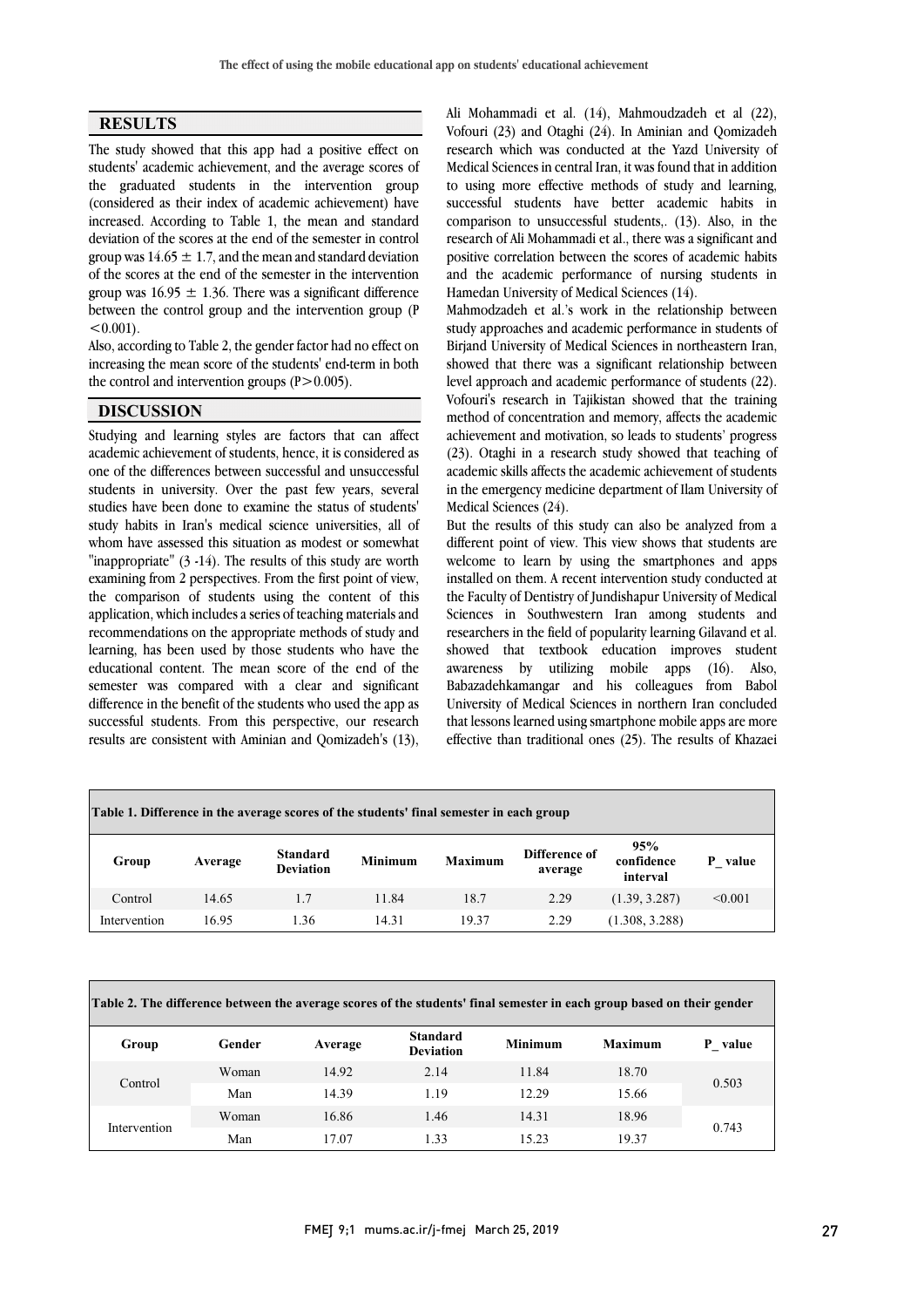#### FUTURE of MEDICAL EDUCATION JOURNAL



 Jalil 's research and Jalil et al. showed that the use of educational along with the effective operation of the students in the operating room of Shahroud University of Medical Sciences, also significantly increased their a study to investigate the effect of using computer-based conceptual design software in the mobile environment on the level of learning of nursing students of Yazd University of Medical Sciences in Yazd. The result of their study based conceptual design software and students' learning improvement (27). The result of Montrieux et al.'s research showed that changing educational styles using smart tablets in educational environments can be<br>considered by educational systems because of its many potential, excitement and variability  $(28)$ . In a study by German-born Albrecht et al, medical education using smartphones was more attractive to students than practical test scores (26). Salmani et al.'s also conducted showed a significant relationship between computersmart tablets in educational environments can be traditional ones (29).

 This study showed that the application used in this study has had a positive impact on students' educational improvement. Accordingly, using the educational app of appropriate methods of study and learning had a positive impact on the students' academic achievement by increasing their final

 scores. Nowadays, in setting educational goals and educational processes, new approaches have been developed in order to focus on primary educational goals as reading and writing to more important goals such as creative thinking, problem with information and communication technology. Therefore, taking advantage of the correct ways of study and learning makes using the technology of the world more enjoyable, smartphones and apps installed on them can be very useful in teach students how to study and learn at the beginning of university entrance in form of a curriculum or, at least, by holding workshops, in this way, the popularity of smartphones solving, lifelong learning, information literacy and familiarity this regard. In order to achieve this goal, it seems necessary to among students, can be useful to achieve this goal.

all and students, can be useful to achieve this goal.<br>As the limitations of this study, the restricted number of samples and the impossibility of conducting this research among all fields of study at university, it is suggested that more different samples to be used in future studies.

### **Ethical considerations**

 Ethical issues (Including plagiarism, informed consent, misconduct, data fabrication and/or falsification, double publication and/or submission, redundancy, etc.) have been completely observed by the authors.

 $\overline{\phantom{a}}$